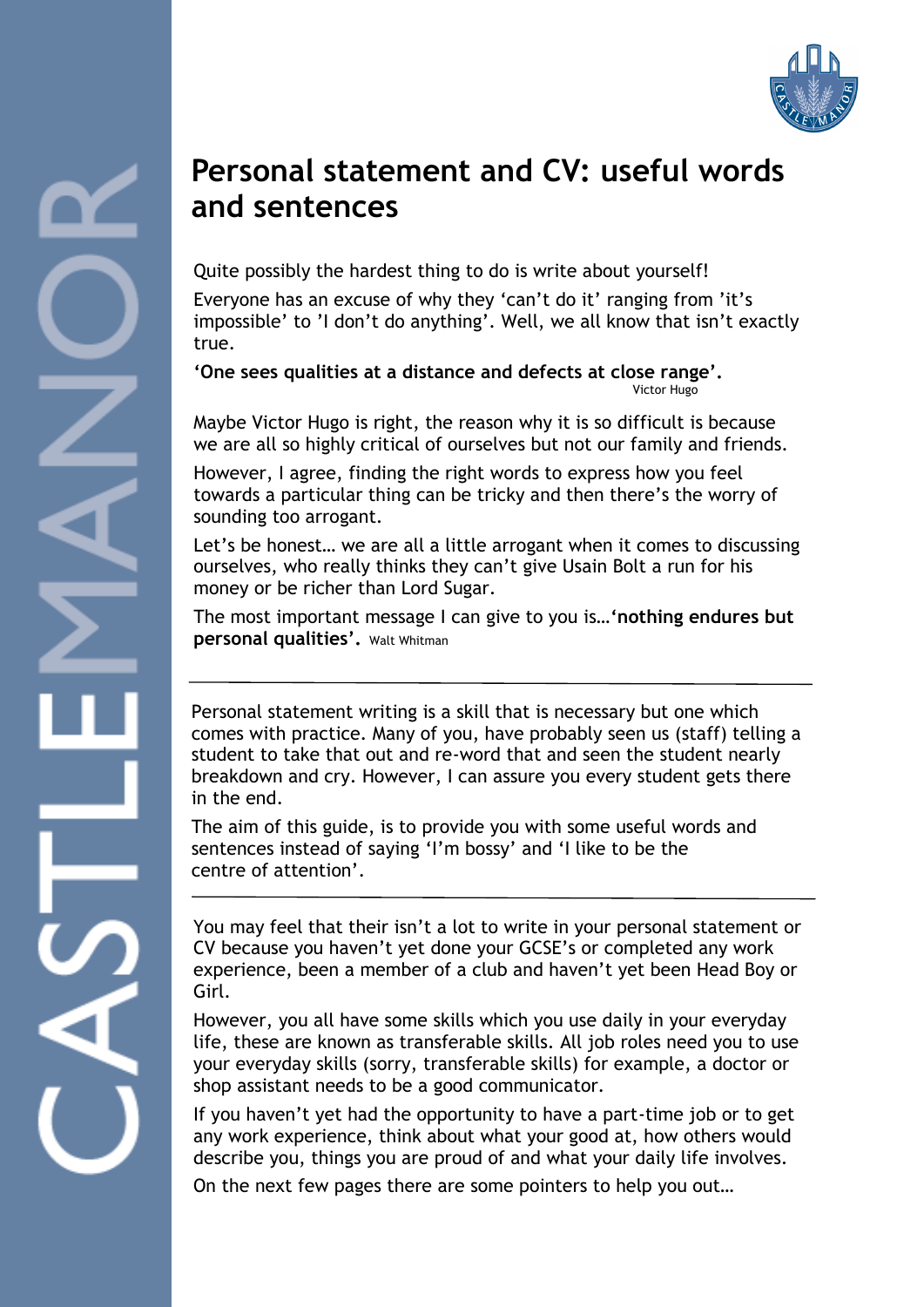

## **This is me… I am a...**

| This is me                                   | I am a                                                                             |  |
|----------------------------------------------|------------------------------------------------------------------------------------|--|
| A good laugh                                 | Gets on well with people of all<br>ages                                            |  |
| Sociable, chatty, bubbly                     | Good communicator, confident                                                       |  |
| <b>Bossy</b>                                 | Has leadership skills                                                              |  |
| Likes to be the centre of attention          | Confident                                                                          |  |
| Easily distracted                            | Open to new ideas and<br>suggestions, flexible worker                              |  |
| Bit of a daydreamer                          | Creative thinker                                                                   |  |
| Helped to build a garden shed                | Construction skills, planning and<br>budgeting skills                              |  |
| Play for a local team                        | Teamwork skills, shows<br>commitment and/or reliability                            |  |
| <b>Babysits</b>                              | Childcare skills, happy to take on<br>responsibility                               |  |
| Helps out with household chores              | Organised and efficient, food<br>prep and catering skills                          |  |
| Took part in a school play                   | Presentation skills, confident in<br>front of an audience                          |  |
| Enjoy computer games, using the<br>internet  | Good ICT skills, enjoy<br>researching information                                  |  |
| Enjoy fixing my                              | Excellent practical skills,<br>technically minded, problem<br>solving skills       |  |
| Like to do things my own way                 | Innovative, self-motivated                                                         |  |
| Attended school on time, every day           | Good attendance record,<br>punctual and reliable                                   |  |
| Made wrong option choices at                 | Willing to train and gain further<br>skills and qualifications                     |  |
| Good at getting friends to do what I<br>want | Able to organise and motivate<br>others, effective negotiation<br>skills           |  |
| Always hand homework in on time              | Able to meet deadlines,<br>excellent planning skills,<br>effective time management |  |
| Friends come to me to talk about<br>problems | Sympathetic, good listener,<br>caring attitude                                     |  |
| Raised money for                             | Experince of cash handling,<br>happy to take on responsibility                     |  |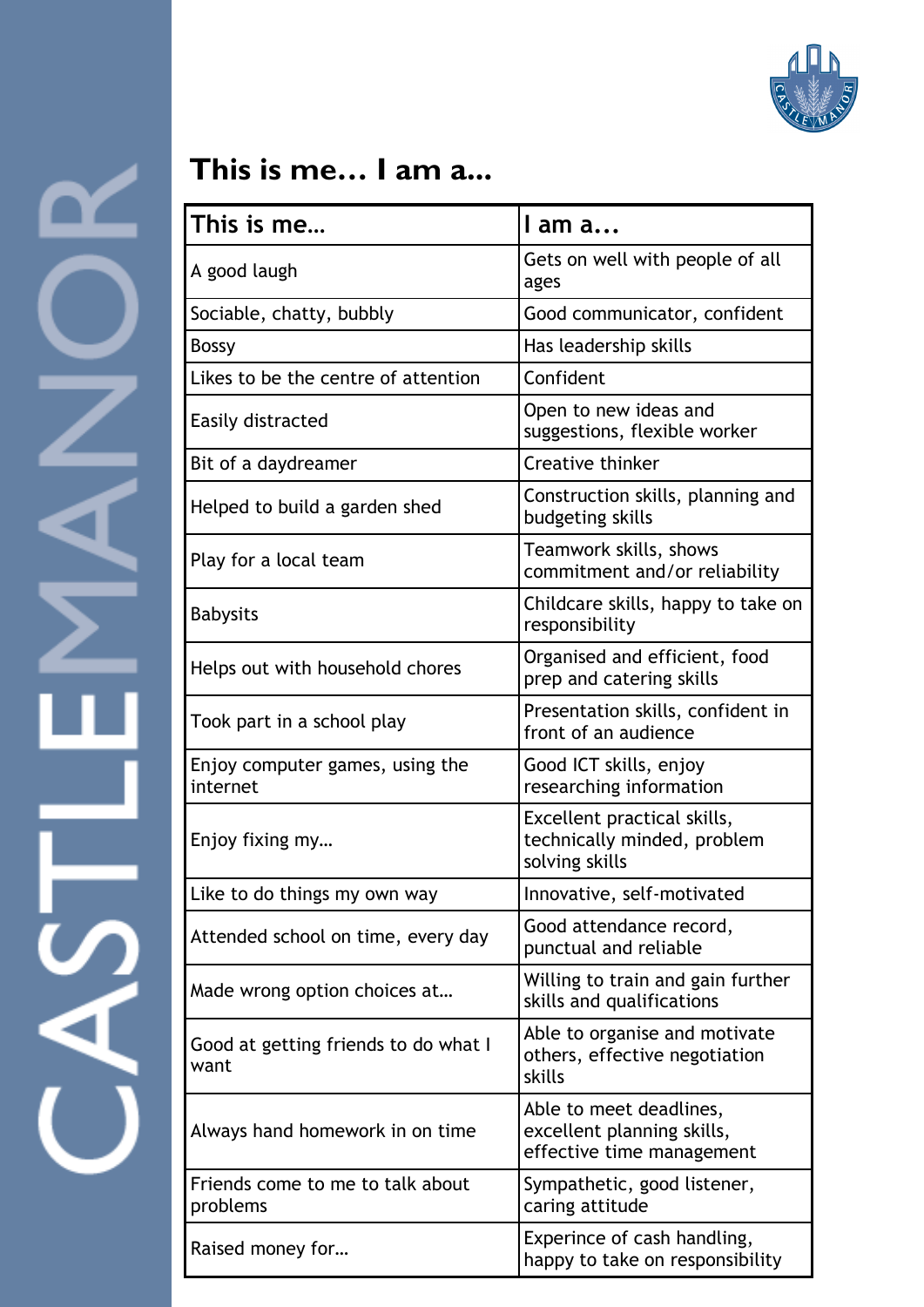

### **This is me… I am a… (cont.)**

| This is me                                        | I am a                                                                           |
|---------------------------------------------------|----------------------------------------------------------------------------------|
| Enjoy drawing and sketching                       | Artistic and creative, have a flair<br>for design                                |
| Sell things                                       | Commercial/business awareness,<br>entrepreneurial skills                         |
| Use Facebook to keep in touch with<br>friends     | Excellent networking skills, good<br>ICT skills and awareness of social<br>media |
| I'm laid back                                     | Able to stay calm and work well<br>under pressure                                |
| I always get my homework done<br>before going out | Able to prioritise                                                               |
| I completed tasks for school staff                | A range of customer services<br>dealing with adults and peers.                   |

As you can see, we all have qualities and skills that others find commendable and fulfil a number of those transferable skills. What you do is fundamentally important to how other see you.

Take advantage of all the opportunities that come your way and you will easily complete a personal statement and CV, with more still to write about.

Use Castle Manor Academy and your teens as a platform to make you the strongest person you can be. Those with experiences and stories tend to do better but only because they said YES to a opportunity. Trust me, you all can say YES.

So what else can you include to sell yourself that little bit more. What do you think? Would you like to read a statement from someone who uses the words boring, boredom, dull and fed up. Of course not.

It's a good idea then to use words, phrases and comments which are positive and enthusiastic. Remember, if you sound interested in it, the likelihood is the reader will be impressed and would want to meet you for a interview or to offer you place.

Firstly, positive words or otherwise known as *'buzz'* words. These can include:

**Capable,** *Friendly,* **Enthusiastic,** *Calm and Relaxed,* **Reliable,** *Well Motivated and keen to learn,* **Self-motivated,** *Punctual,* **Honest and Trustworthy,** *Good team worker,* **Hard working,** *Competent,*  **Responsible,** *Organised,* **Committed,** *Adaptable*

Please read on for a A-Z of useful words, phrases and the start of sentences.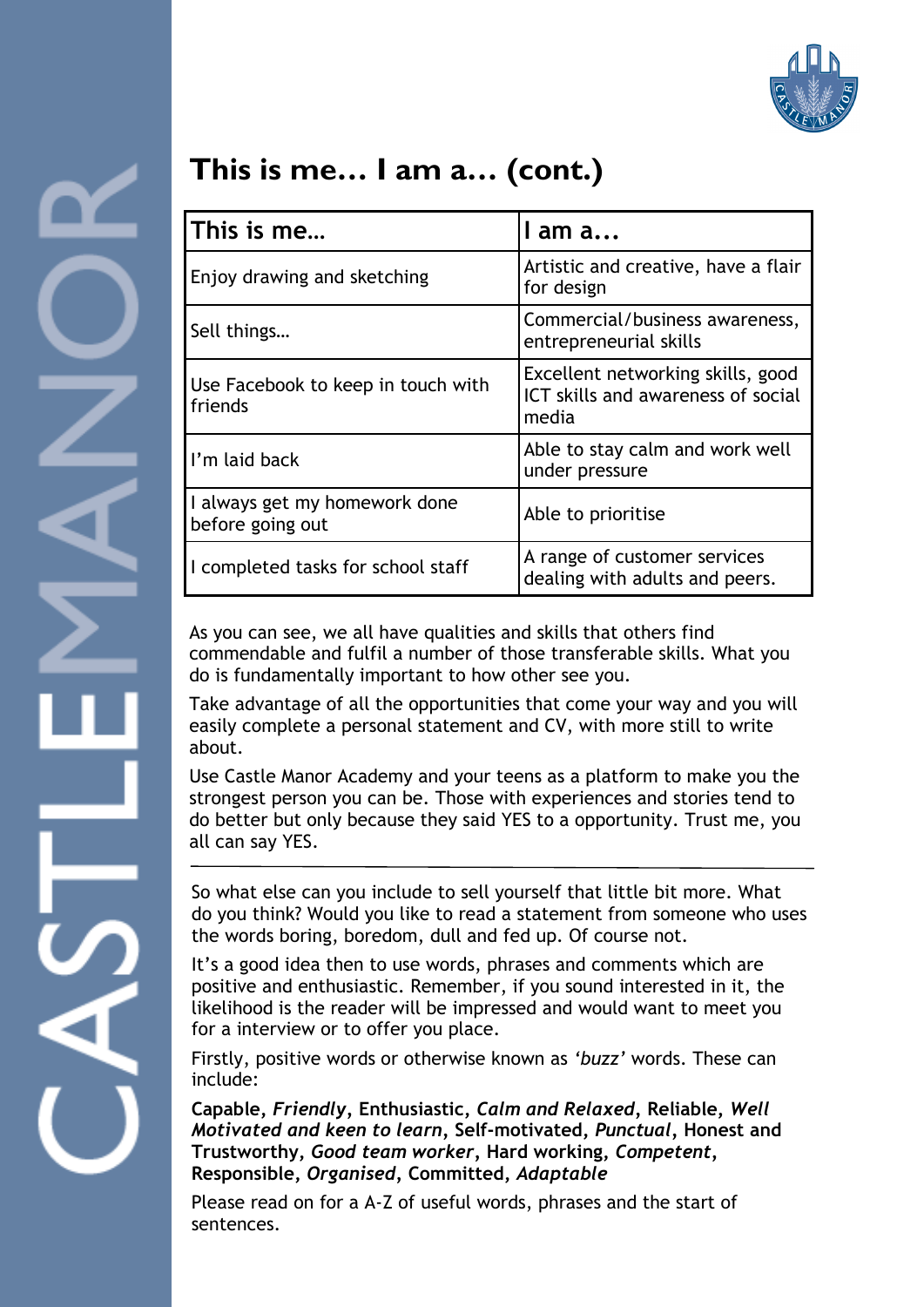

### **An A-Z of useful words**

- **A—** Achieved, Acted, Analysed, Arranged, Assisted, Attended, Able, Assertive, Appearance
- **B** Booked, Budgeted, Bright
- **C—** Checked, Completed, Compiled, Contributed, Created, Calm, Clubs, Confident, Careful, Caring, Challenge, Computer skills, Communication
- **D** Demonstrated, Designed, Devised, Developed, Decisive, Dependable, Difficulties
- **E—** Edited, Established, Exercised, Explored, Efficient, Experienced, Energetic, Enthusiastic
- **F—** Found, Fit, Firm, Friendly, Fundraising
- **G** Generated, Guided, Generous
- **H** Handled, Headed, Helped, Humour, Hardworking, Healthy, Hobbies, Helping others
- **I—** Identified, Implemented, Improved, Increased, Initiated, Installed, Investigated
- **L—** Led, Liaised, Loyal, Learn, Listening, Languages
- **M** Maintained, Managed, Marketed, Monitored, Motivated, Mature, Motivated
- **N—** Negotiated, Neat, Navigating
- **O—** Opened, Operated, Organised, Outgoing, Organised
- **P** Participated, Performed, Planned, Prepared, Presented, Patient, Punctual, Part-time work, Pressure
- **R—** Re-organised, Resolved, Reported, Recruited, Reduced, Researched, Reviewed, Responsibilities, Reading
- **S—** Saved, Set up, Supervised, Sold, Selected, Solved, Self-motivated, Serious, Supportive, Smart, School plays/activities, Sports
- **T—** Taught, Tested, Trained, Talented, Thoughtful, Trained, Tidy, Trustworthy, Telephone skills
- **U—** Upgraded, Used
- **W** Won, Wrote, Willing, Work Experience

#### **Use this space if you can think of anymore…**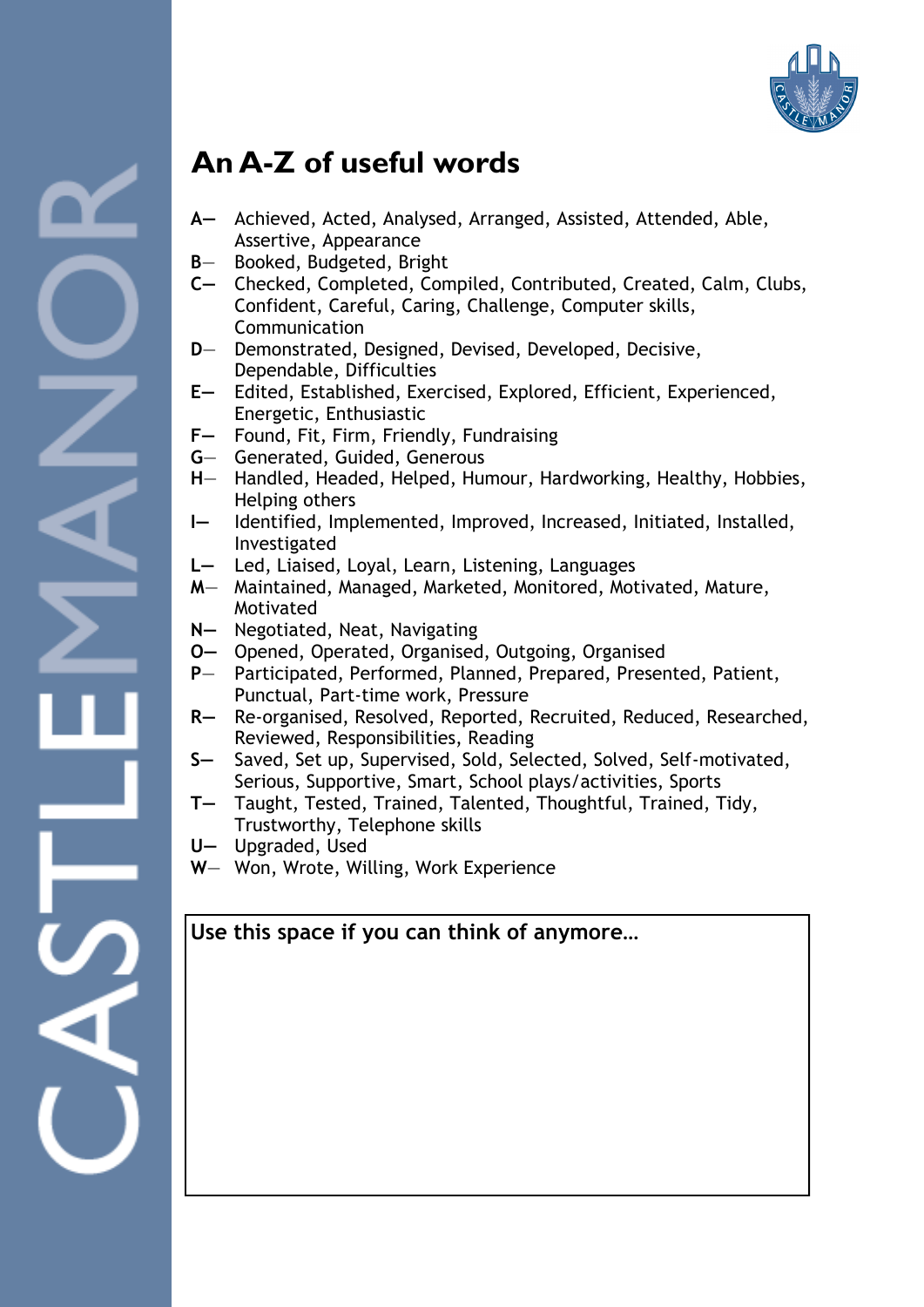

### **Useful phrases**

| Taught me                                | Take responsibility               | Learnt how to deal<br>with equipment |
|------------------------------------------|-----------------------------------|--------------------------------------|
| Helped me                                | Act appropriately                 | Leant how to follow<br>instructions  |
| Negotiating with                         | Made me aware of                  | Work as part of a<br>team            |
| Dealing with problems                    | Made me realise                   | Use my initiative                    |
| New challenges                           | Gave me the opportunity           | Be self-disciplined                  |
| Know how to deal with<br>money           | Communicating with                | Seek help where<br>appropriate       |
| Can travel independently                 | Giving advice to                  | Opened my eyes to                    |
| Understand how to<br>respond to requests | Answering questions               | Made me<br>determined                |
| Work on my own                           | Learnt how to deal with<br>people | Discussing with                      |

### **Sentence openers**

| I enjoy                 | I successfully | I learnt to            | I took part in            |
|-------------------------|----------------|------------------------|---------------------------|
| I improved              | won            | I am interested<br>in  | set up                    |
| I was chosen to         | I organised    | I was fascinated<br>by | I wish                    |
| I have<br>experience of | can            | passed                 | I was<br>congratulated on |
| I am good at            | am a keen      | I raised money<br>for  | I have good               |
| want to                 | helped         | learnt I am            | I was thanked for         |

The skill of writing a strong personal statement and CV is to avoid using **'I'**. As a reader, it becomes repetitive and doesn't essentially show you in a positive light. For instance, does **'I'** show you're a team player.

Complete your first draft with the expectation of facing some negative feedback. However, take away with you the positive feeling of being able to complete the task.

Remember, the first paragraph captures the readers imagination and will decide if they read any further.

On the next page, is a guide on how to turn your everyday activities in to a descriptor of the skills learnt and developed.